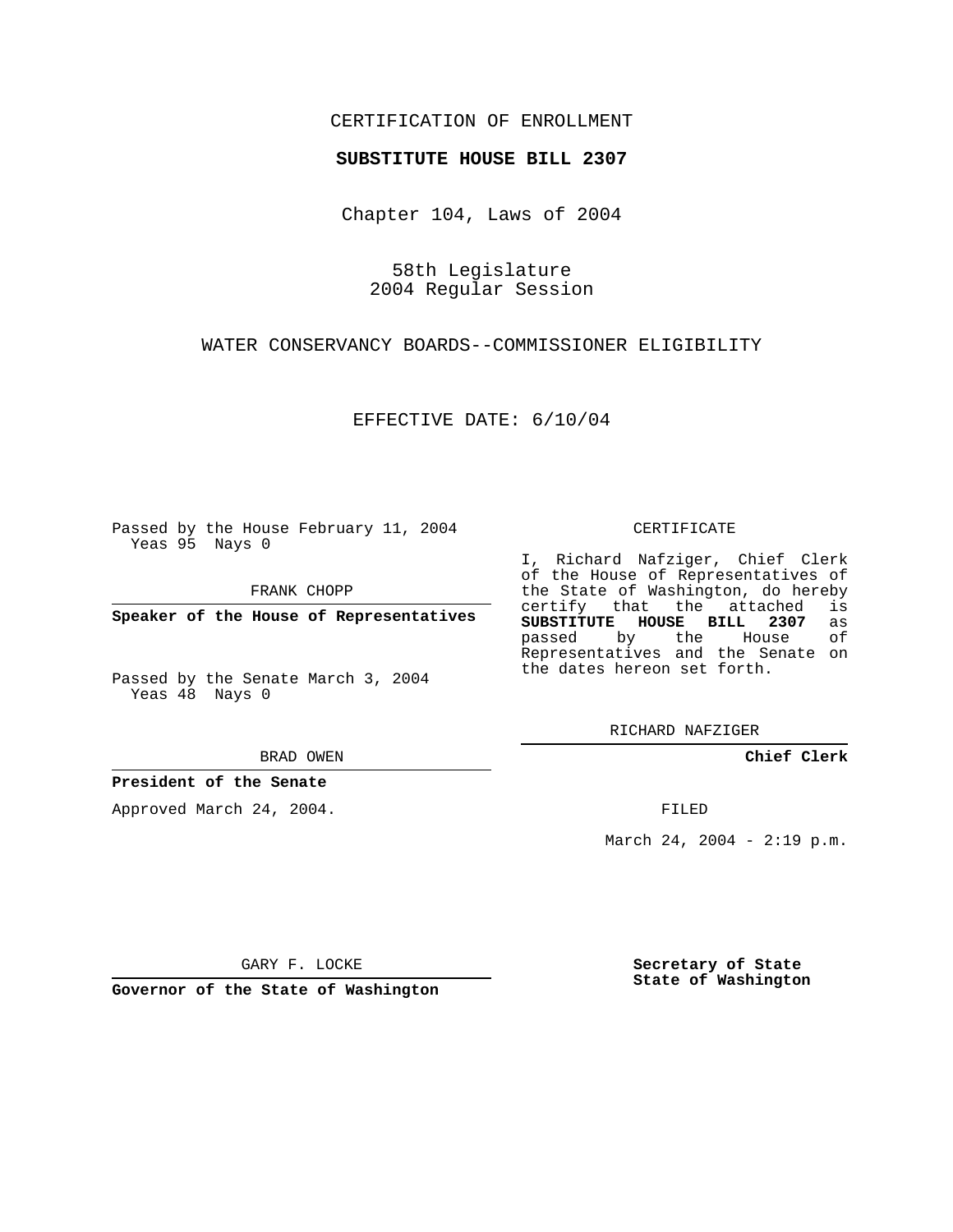# **SUBSTITUTE HOUSE BILL 2307** \_\_\_\_\_\_\_\_\_\_\_\_\_\_\_\_\_\_\_\_\_\_\_\_\_\_\_\_\_\_\_\_\_\_\_\_\_\_\_\_\_\_\_\_\_

\_\_\_\_\_\_\_\_\_\_\_\_\_\_\_\_\_\_\_\_\_\_\_\_\_\_\_\_\_\_\_\_\_\_\_\_\_\_\_\_\_\_\_\_\_

Passed Legislature - 2004 Regular Session

#### **State of Washington 58th Legislature 2004 Regular Session**

**By** House Committee on Agriculture & Natural Resources (originally sponsored by Representatives Schoesler, Linville, Sump, Cox, Delvin, Armstrong and Hinkle)

READ FIRST TIME 01/29/04.

 AN ACT Relating to eligibility to serve as a commissioner of a water conservancy board; amending RCW 90.80.050; and creating a new section.

BE IT ENACTED BY THE LEGISLATURE OF THE STATE OF WASHINGTON:

 NEW SECTION. **Sec. 1.** The purpose of this act is to ensure that counties have a sufficient portion of their citizenry eligible to serve as commissioners of water conservancy boards to enable the appointing legislative authorities to fill positions on the boards in both urban and rural counties.

 **Sec. 2.** RCW 90.80.050 and 2001 c 237 s 10 are each amended to read as follows:

 (1) A water conservancy board constitutes a public body corporate and politic and a separate unit of local government in the state. Each board shall consist of three commissioners appointed by the county legislative authority or authorities as applicable for six-year terms. The county legislative authority or authorities shall stagger the initial appointment of commissioners so that the first commissioners who are appointed shall serve terms of two, four, and six years,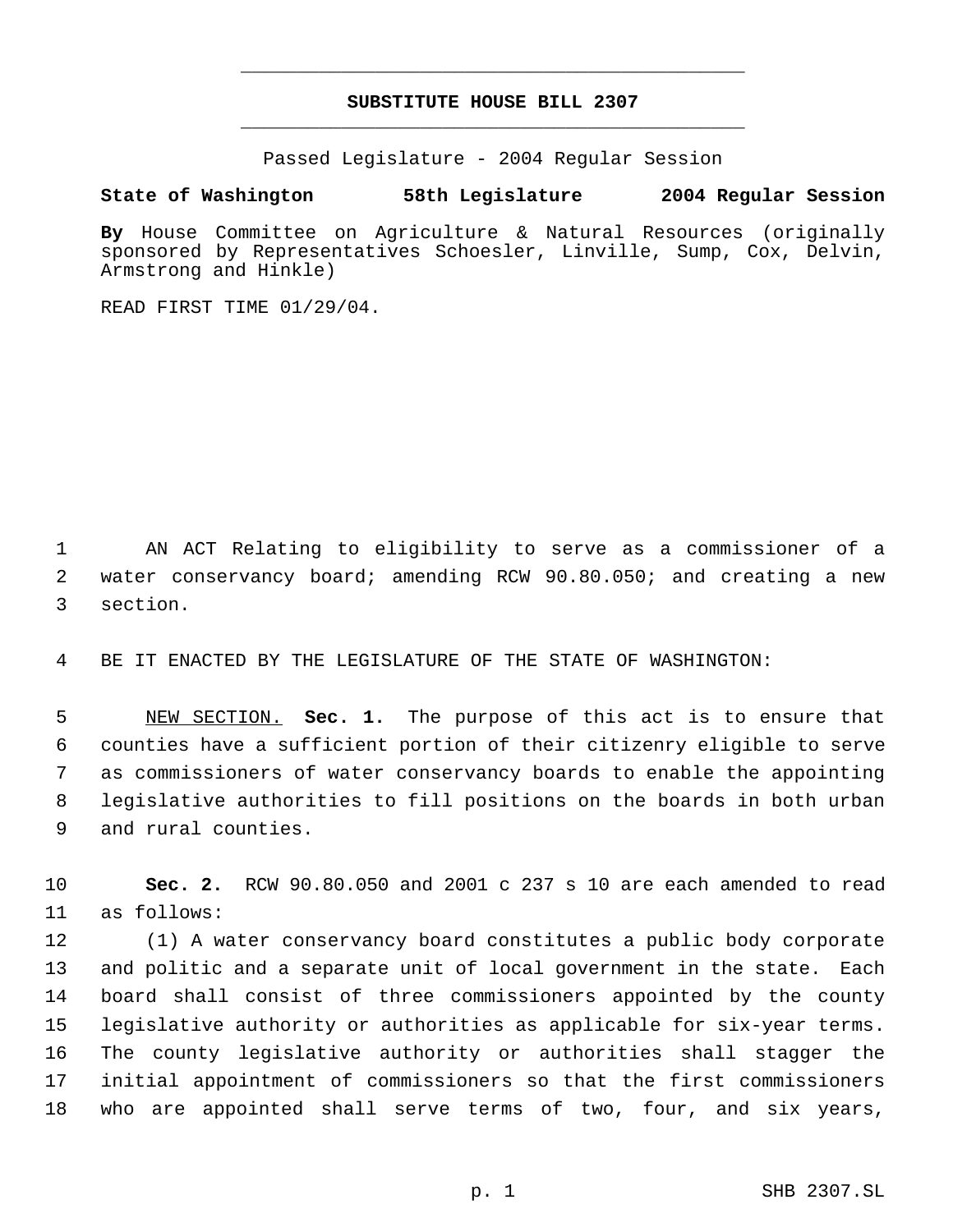respectively, from the date of their appointment. The county legislative authority or authorities may appoint two additional commissioners, for a total of five. If the county or counties elect to appoint five commissioners, the initial terms of the additional commissioners shall be for three and five-year terms respectively. All vacancies shall be filled for the unexpired term.

 (2) The county legislative authority or authorities shall consider, but are not limited in appointing, nominations to the board by people or entities petitioning or requesting the creation of the board. The county legislative authority or authorities shall ensure that at least one commissioner is an individual water right holder who diverts or withdraws water for use within the area served by the board. The county legislative authority or authorities must appoint one person who is not a water right holder, except as provided in subsection (4) of 15 this section. If the county legislative authority or authorities choose not to appoint five commissioners, and as of May 10, 2001, there is no commissioner on an existing board who is not a water right holder, the county or counties are not required to appoint a new commissioner until the first vacancy occurs. In making appointments to the board, the county legislative authority or authorities shall choose from among persons who are residents of the county or counties or a county that is contiguous to the county that the water conservancy board is to serve.

 (3) No commissioner may participate in a record of decision of a board until he or she has successfully completed the necessary training required under RCW 90.80.040. Commissioners shall serve without compensation, but are entitled to reimbursement for necessary travel expenses in accordance with RCW 43.03.050 and 43.03.060 and costs incident to receiving training.

 (4) For the purposes determining a person's eligibility to be appointed as a commissioner who is not a water right holder under this section, a person is not considered to be a water right holder: (a) By virtue of the person's receiving water from a municipal water supplier as defined in RCW 90.03.015, or (b) if the only water right held by the person is a right to the type of residential use of water that is exempted from permit requirements by RCW 90.44.050 and that right is